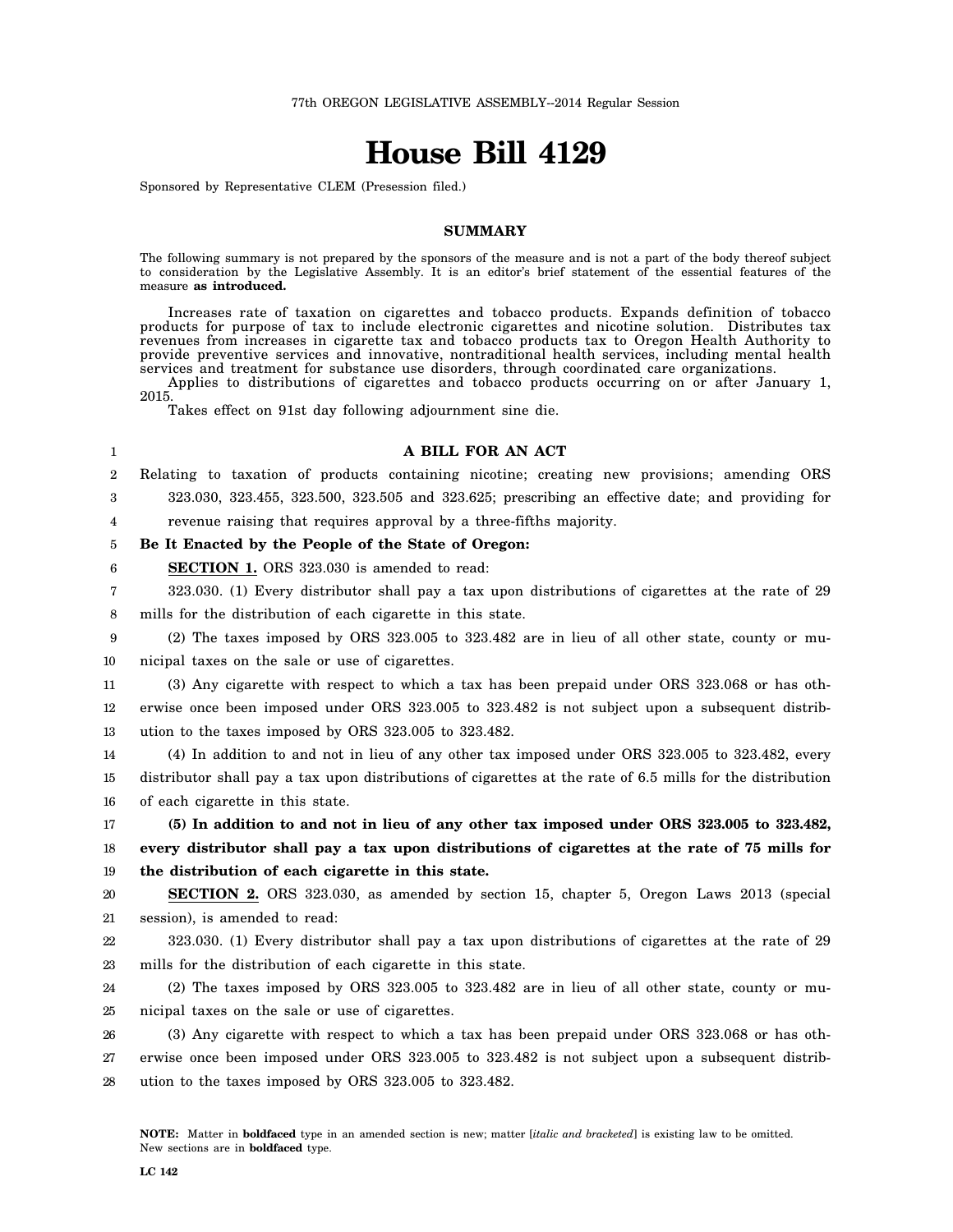1 2 3 (4) In addition to and not in lieu of any other tax imposed under ORS 323.005 to 323.482, every distributor shall pay a tax upon distributions of cigarettes at the rate of seven mills for the distribution of each cigarette in this state.

4 5 6 **(5) In addition to and not in lieu of any other tax imposed under ORS 323.005 to 323.482, every distributor shall pay a tax upon distributions of cigarettes at the rate of 75 mills for the distribution of each cigarette in this state.**

7 8 **SECTION 3.** ORS 323.030, as amended by sections 15 and 16, chapter 5, Oregon Laws 2013 (special session), is amended to read:

9 10 323.030. (1) Every distributor shall pay a tax upon distributions of cigarettes at the rate of 29 mills for the distribution of each cigarette in this state.

11 12 (2) The taxes imposed by ORS 323.005 to 323.482 are in lieu of all other state, county or municipal taxes on the sale or use of cigarettes.

13 14 15 (3) Any cigarette with respect to which a tax has been prepaid under ORS 323.068 or has otherwise once been imposed under ORS 323.005 to 323.482 is not subject upon a subsequent distribution to the taxes imposed by ORS 323.005 to 323.482.

16 17 18 (4) In addition to and not in lieu of any other tax imposed under ORS 323.005 to 323.482, every distributor shall pay a tax upon distributions of cigarettes at the rate of 7.5 mills for the distribution of each cigarette in this state.

19 20 21 **(5) In addition to and not in lieu of any other tax imposed under ORS 323.005 to 323.482, every distributor shall pay a tax upon distributions of cigarettes at the rate of 75 mills for the distribution of each cigarette in this state.**

22 **SECTION 4.** ORS 323.455 is amended to read:

23 24 25 26 27 28 29 30 31 32 33 323.455. (1) All moneys received by the Department of Revenue from the tax imposed by ORS 323.030 (1) shall be paid over to the State Treasurer to be held in a suspense account established under ORS 293.445. The department may pay expenses for administration and enforcement of ORS 323.005 to 323.482 out of moneys received from the tax imposed under ORS 323.030 (1). Amounts necessary to pay administrative and enforcement expenses are continuously appropriated to the department from the suspense account. After the payment of administrative and enforcement expenses and refunds, 89.65 percent shall be credited to the General Fund, 3.45 percent is appropriated to the cities of this state, 3.45 percent is appropriated to the counties of this state and 3.45 percent is continuously appropriated to the Department of Transportation for the purpose of financing and improving transportation services for elderly individuals and individuals with disabilities as provided in ORS 391.800 to 391.830.

34 35 36 37 38 39 40 (2) The moneys appropriated to cities and counties under subsection (1) of this section shall be paid on a monthly basis within 35 days after the end of the month for which a distribution is made. Each city shall receive such share of the money appropriated to all cities as its population, as determined under ORS 190.510 to 190.590 last preceding such apportionment, bears to the total population of the cities of the state, and each county shall receive such share of the money as its population, determined under ORS 190.510 to 190.590 last preceding such apportionment, bears to the total population of the state.

41 42 43 44 (3) The moneys appropriated to the Department of Transportation under subsection (1) of this section shall be distributed and transferred to the Elderly and Disabled Special Transportation Fund established by ORS 391.800 at the same time as the cigarette tax moneys are distributed to cities and counties under this section.

45

(4) Of the moneys credited to the General Fund under [*subsection (1)*] **subsections (1) and (5)(b)**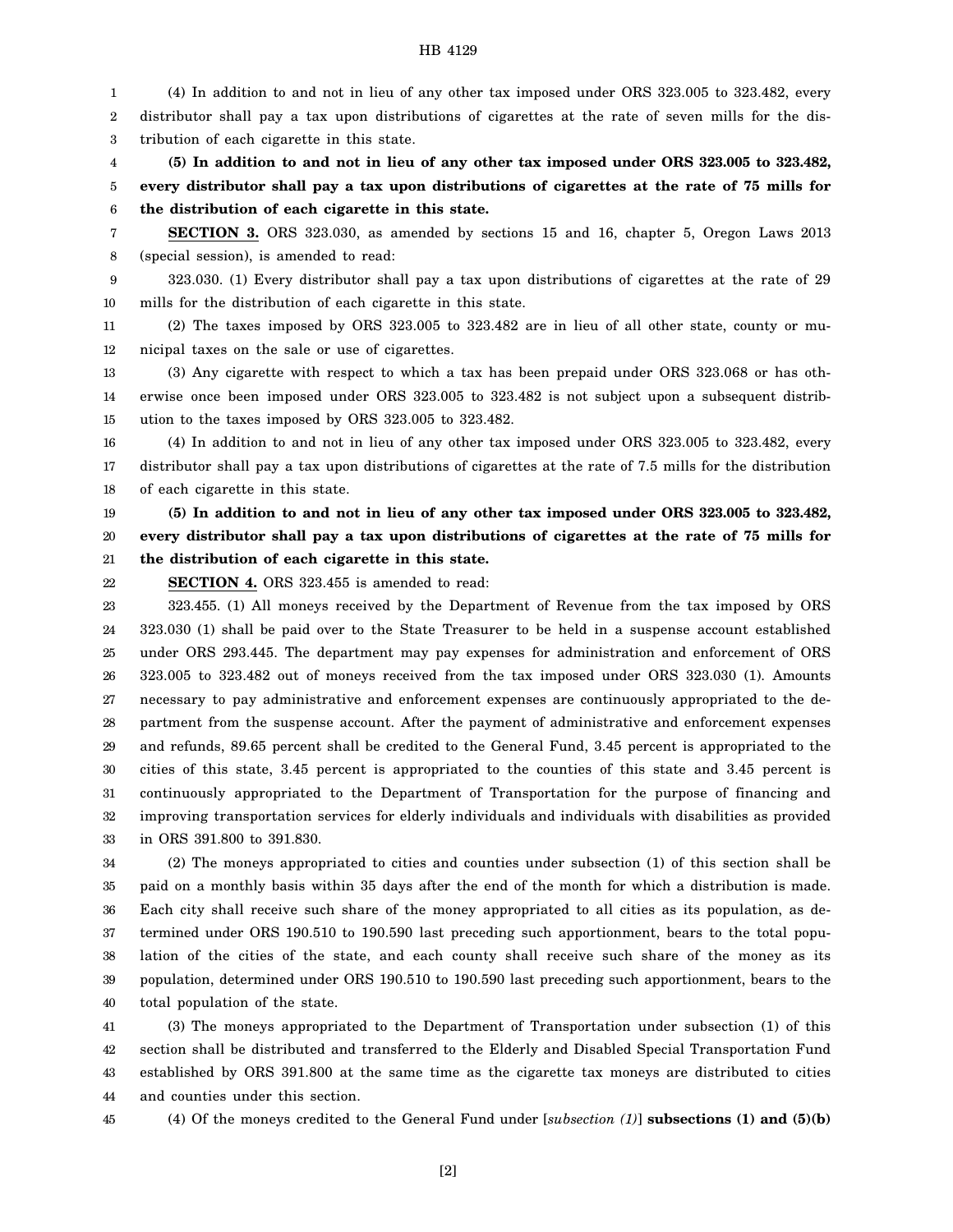1 2 3 4 of this section, 51.92 percent shall be dedicated to funding the maintenance and expansion of the number of persons eligible for the medical assistance program under ORS chapter 414, or to funding the maintenance of the benefits available under the program, or both, and 5.77 percent shall be credited to the Tobacco Use Reduction Account established under ORS 431.832.

5 6 7 (5) All moneys received by the Department of Revenue from the tax imposed by ORS 323.030 (4) shall be paid over to the State Treasurer to be held in a suspense account established under ORS 293.445. After the payment of refunds, the balance shall be credited as follows:

8 9 (a) 76.92 percent to the Oregon Health Authority Fund established by ORS 413.101, for the purpose of providing the services described in ORS 430.630.

10 11 (b) 23.08 percent [*according to the distribution formula provided in subsection (4) of this section.*] **to the General Fund.**

12 13 14 15 16 17 18 19 20 **(6) All moneys received by the Department of Revenue from the tax imposed by ORS 323.030 (5) shall be paid over to the State Treasurer to be held in a suspense account established under ORS 293.445. After the payment of refunds, the balance shall be credited to the Oregon Health Authority Fund established by ORS 413.101, for the purpose of providing funds to coordinated care organizations under contract with the Oregon Health Authority pursuant to ORS 414.651, and shall be used to provide preventive services and innovative, nontraditional health services, pursuant to ORS 414.065. At least 15 percent of the moneys credited to the Oregon Health Authority Fund under this subsection shall be used to provide mental health services or treatment for substance use disorders.**

21 22 **SECTION 5.** ORS 323.455, as amended by section 18, chapter 5, Oregon Laws 2013 (special session), is amended to read:

23 24 25 26 27 28 29 30 31 32 33 323.455. (1) All moneys received by the Department of Revenue from the tax imposed by ORS 323.030 (1) shall be paid over to the State Treasurer to be held in a suspense account established under ORS 293.445. The department may pay expenses for administration and enforcement of ORS 323.005 to 323.482 out of moneys received from the tax imposed under ORS 323.030 (1). Amounts necessary to pay administrative and enforcement expenses are continuously appropriated to the department from the suspense account. After the payment of administrative and enforcement expenses and refunds, 89.65 percent shall be credited to the General Fund, 3.45 percent is appropriated to the cities of this state, 3.45 percent is appropriated to the counties of this state and 3.45 percent is continuously appropriated to the Department of Transportation for the purpose of financing and improving transportation services for elderly individuals and individuals with disabilities as provided in ORS 391.800 to 391.830.

34 35 36 37 38 39 40 (2) The moneys appropriated to cities and counties under subsection (1) of this section shall be paid on a monthly basis within 35 days after the end of the month for which a distribution is made. Each city shall receive such share of the money appropriated to all cities as its population, as determined under ORS 190.510 to 190.590 last preceding such apportionment, bears to the total population of the cities of the state, and each county shall receive such share of the money as its population, determined under ORS 190.510 to 190.590 last preceding such apportionment, bears to the total population of the state.

41 42 43 44 (3) The moneys appropriated to the Department of Transportation under subsection (1) of this section shall be distributed and transferred to the Elderly and Disabled Special Transportation Fund established by ORS 391.800 at the same time as the cigarette tax moneys are distributed to cities and counties under this section.

45

(4) Of the moneys credited to the General Fund under subsection (1) of this section, 51.92 per-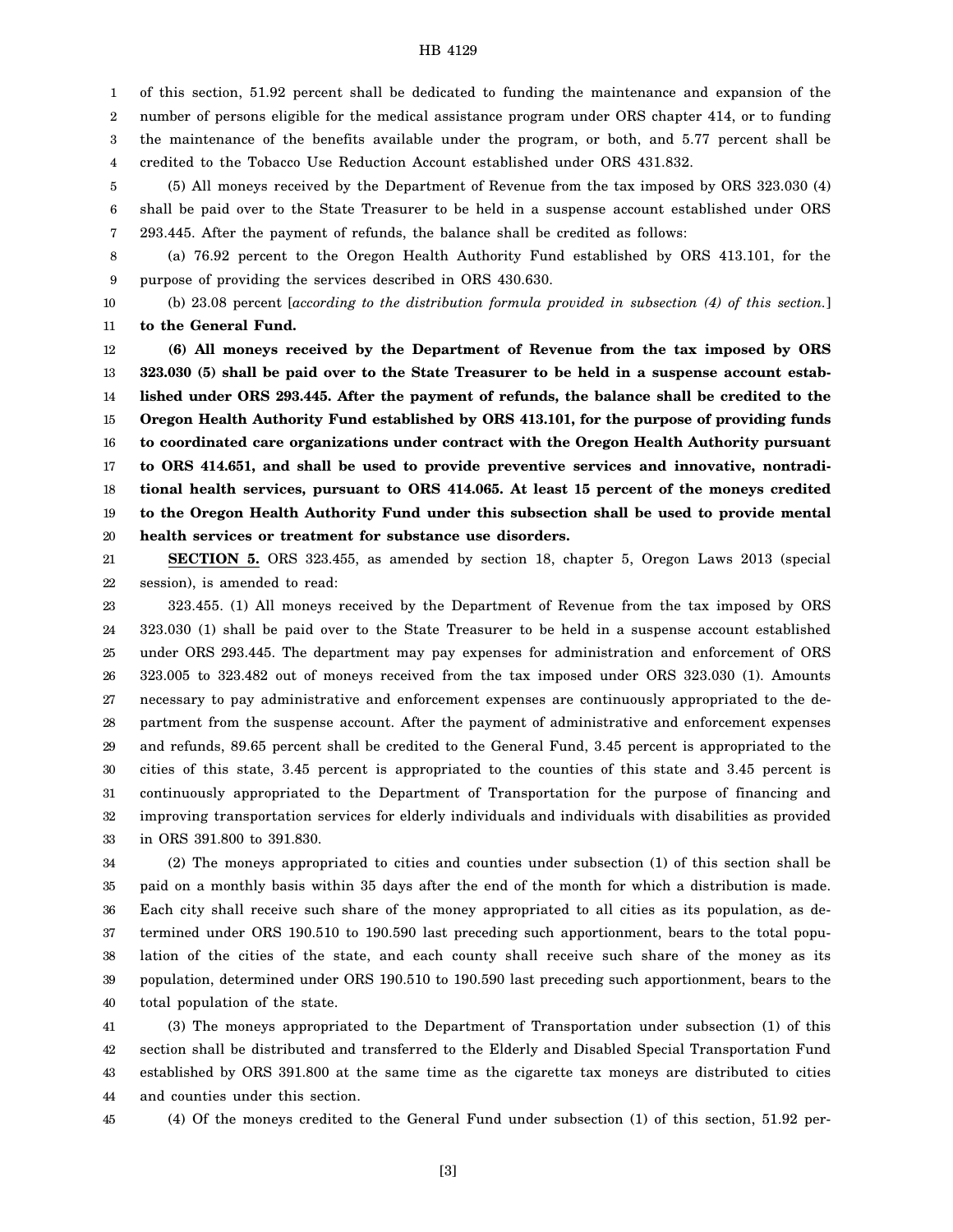1 cent shall be dedicated to funding the maintenance and expansion of the number of persons eligible

2 3 for the medical assistance program under ORS chapter 414, or to funding the maintenance of the benefits available under the program, or both, and 5.77 percent shall be credited to the Tobacco Use

4 Reduction Account established under ORS 431.832.

5 6 7 8 9 10 11 12 13 14 15 16 17 (5) All moneys received by the Department of Revenue from the tax imposed by ORS 323.030 (4) shall be paid over to the State Treasurer to be held in a suspense account established under ORS 293.445. After the payment of refunds, the balance shall be credited to the Oregon Health Authority Fund established by ORS 413.101 and shall be used to provide the services described in ORS 430.630. **(6) All moneys received by the Department of Revenue from the tax imposed by ORS 323.030 (5) shall be paid over to the State Treasurer to be held in a suspense account established under ORS 293.445. After the payment of refunds, the balance shall be credited to the Oregon Health Authority Fund established by ORS 413.101, for the purpose of providing funds to coordinated care organizations under contract with the Oregon Health Authority pursuant to ORS 414.651, and shall be used to provide preventive services and innovative, nontraditional health services, pursuant to ORS 414.065. At least 15 percent of the moneys credited to the Oregon Health Authority Fund under this subsection shall be used to provide mental health services or treatment for substance use disorders.**

18 19 20 21 **SECTION 6. (1) In addition to and not in lieu of any other tax, for the privilege of holding or storing cigarettes for sale, use or consumption, a floor tax is imposed upon every dealer at the rate of 75 mills for each cigarette in the possession of or under the control of the dealer in this state at 12:01 a.m. on January 1, 2015.**

22 23 24 25 **(2) The tax imposed by this section is due and payable on or before January 20, 2015. Any amount of tax that is not paid within the time required shall bear interest at the rate established under ORS 305.220 per month, or fraction of a month, from the date on which the tax is due to be paid, until paid.**

26 27 28 29 30 **(3) On or before January 20, 2015, every dealer must file a report with the Department of Revenue in such form as the department may prescribe. The report must state the number of cigarettes in the possession of or under the control of the dealer in this state at 12:01 a.m. on January 1, 2015, and the amount of tax due. Each report must be accompanied by a remittance payable to the department for the amount of tax due.**

31 32 33 34 35 36 37 **SECTION 7. In addition to and not in lieu of any other tax, for the privilege of distributing cigarettes as a distributor and for holding or storing cigarettes for sale, use or consumption, a floor tax and cigarette adjustment indicia tax is imposed upon every distributor in the amount of \$1.875 for each Oregon cigarette tax stamp bearing the designation "25," and in the amount of \$1.50 for each Oregon cigarette tax stamp bearing the designation "20," that is affixed to any package of cigarettes in the possession of or under the control of the distributor at 12:01 a.m. on January 1, 2015.**

38 39 40 41 **SECTION 8. (1) Every distributor must take an inventory as of 12:01 a.m. on January 1, 2015, of all packages of cigarettes to which are affixed Oregon cigarette tax stamps and of all unaffixed Oregon cigarette tax stamps in the possession of or under the control of the distributor.**

42 43 **(2) Every distributor must file a report with the Department of Revenue on or before January 20, 2015, in such form as the department may prescribe, showing:**

44 45 **(a) The number of Oregon cigarette tax stamps, with the designations of the stamps, that were affixed to packages of cigarettes in the possession of or under the control of the dis-**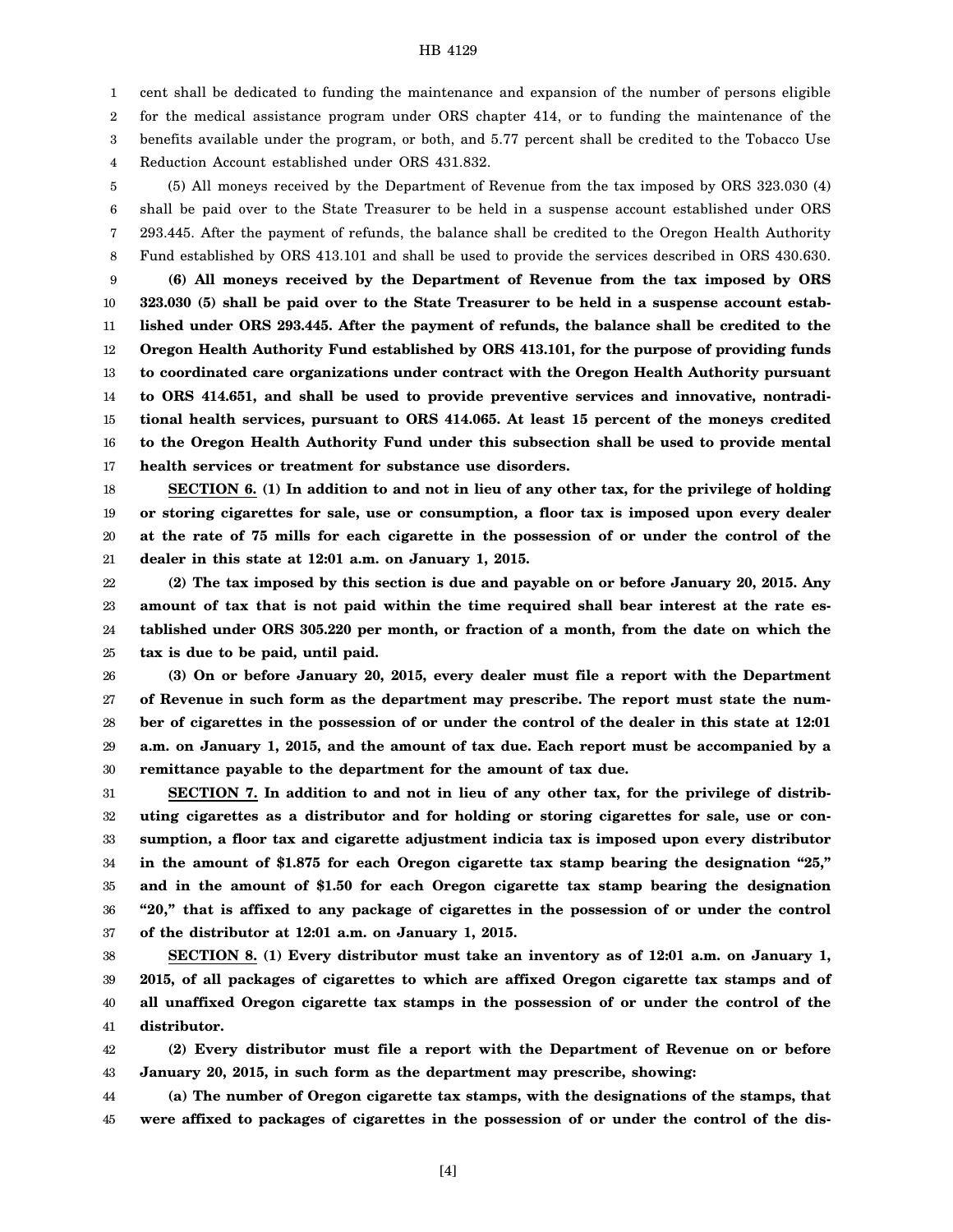1 2 3 4 5 6 7 8 9 10 11 12 13 14 15 16 17 18 19 20 21 22 23 24 25 26 27 28 29 30 31 32 33 34 35 36 37 38 39 40 41 42 43 **tributor at 12:01 a.m. on January 1, 2015; and (b) The number of unaffixed Oregon cigarette tax stamps, with the designations of the stamps, that were in the possession of or under the control of the distributor at 12:01 a.m. on January 1, 2015. (3) The amount of tax required to be paid with respect to the affixed Oregon cigarette tax stamps shall be computed pursuant to section 7 of this 2014 Act and remitted with the distributor's report. Any amount of tax not paid within the time specified for the filing of the report shall bear interest at the rate established under ORS 305.220 per month, or fraction of a month, from the due date of the report until paid. SECTION 9.** ORS 323.500 is amended to read: 323.500. As used in ORS 323.500 to 323.645, unless the context otherwise requires: (1) "Business" means any trade, occupation, activity or enterprise engaged in for the purpose of selling or distributing tobacco products in this state. (2) "Cigar" means a roll for smoking that is of any size or shape and that is made wholly or in part of tobacco, irrespective of whether the tobacco is pure or flavored, adulterated or mixed with any other ingredient, if the roll has a wrapper made wholly or in greater part of tobacco and if 1,000 of these rolls collectively weigh more than three pounds. "Cigar" does not include a cigarette, as defined in ORS 323.010. (3) "Consumer" means any person who purchases tobacco products in this state for the person's use or consumption or for any purpose other than for reselling the tobacco products to another person. (4) "Contraband tobacco products" means tobacco products or packages containing tobacco products: (a) That do not comply with the requirements of ORS 323.500 to 323.645; (b) That do not comply with the requirements of the tobacco products tax laws of the federal government or of other states; (c) That bear trademarks that are counterfeit under ORS 647.135 or other state or federal trademark laws; or (d) That have been sold, offered for sale or possessed for sale in this state in violation of ORS 180.486. (5) "Department" means the Department of Revenue. (6) "Distribute" means: (a) Bringing, or causing to be brought, into this state from without this state tobacco products for sale, storage, use or consumption; (b) Making, manufacturing or fabricating tobacco products in this state for sale, storage, use or consumption in this state; (c) Shipping or transporting tobacco products to retail dealers in this state, to be sold, stored, used or consumed by those retail dealers; (d) Storing untaxed tobacco products in this state that are intended to be for sale, use or consumption in this state; (e) Selling untaxed tobacco products in this state; or (f) As a consumer, being in possession of untaxed tobacco products in this state. (7) "Distributor" means:

44 45 (a) Any person engaged in the business of selling tobacco products in this state who brings, or causes to be brought, into this state from without the state any tobacco products for sale;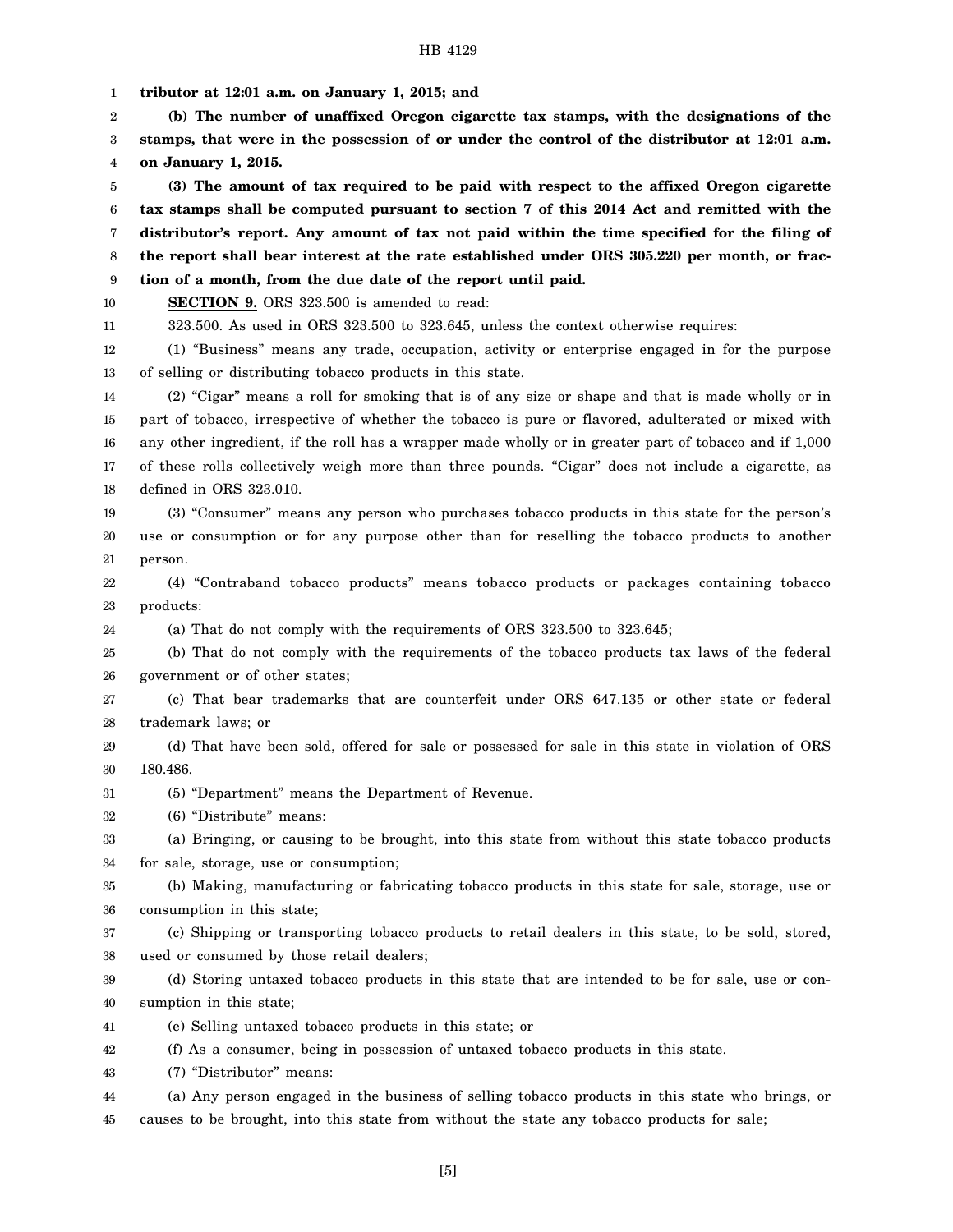1 2 (b) Any person who makes, manufactures or fabricates tobacco products in this state for sale in this state;

3 4 (c) Any person engaged in the business of selling tobacco products without this state who ships or transports tobacco products to retail dealers in this state, to be sold by those retail dealers;

5 (d) Any person, including a retail dealer, who sells untaxed tobacco products in this state; or

6 (e) A consumer in possession of untaxed tobacco products in this state.

7 (8) "Manufacturer" means a person who manufactures tobacco products for sale.

8 (9) "Moist snuff" means:

9 10 (a) Any finely cut, ground or powdered tobacco that is not intended to be smoked or placed in a nasal cavity; or

11 12 (b) Any other product containing tobacco that is intended or expected to be consumed without being combusted.

13 14 15 (10) "Place of business" means any place where tobacco products are sold or where tobacco products are manufactured, stored or kept for the purpose of sale or consumption, including any vessel, vehicle, airplane, train or vending machine.

16 17 18 19 (11) "Retail dealer" means any person who is engaged in the business of selling or otherwise dispensing tobacco products to consumers. The term also includes the operators of or recipients of revenue from all places such as smoke shops, cigar stores and vending machines, where tobacco products are made or stored for ultimate sale to consumers.

20 21 22 23 (12) "Sale" means any transfer, exchange or barter, in any manner or by any means, for a consideration, and includes and means all sales made by any person. It includes a gift by a person engaged in the business of selling tobacco products, for advertising, as a means of evading the provisions of ORS 323.500 to 323.645, or for any other purpose.

24 25 (13) "Taxpayer" includes a distributor or other person required to pay a tax imposed under ORS 323.500 to 323.645.

26 27 28 29 30 31 (14) "Tobacco products" means cigars, cheroots, stogies, periques, granulated, plug cut, crimp cut, ready rubbed and other smoking tobacco, snuff, snuff flour, moist snuff, cavendish, plug and twist tobacco, fine-cut and other chewing tobaccos, shorts, refuse scraps, clippings, cuttings and sweepings of tobacco**,** [*and*] other kinds and forms of tobacco, prepared in such manner as to be suitable for chewing or smoking in a pipe or otherwise, or both for chewing and smoking, **and vapor products,** but [*shall*] **does** not include cigarettes as defined in ORS 323.010.

32 33 (15) "Untaxed tobacco products" means tobacco products for which the tax required under ORS 323.500 to 323.645 has not been paid.

34 **(16) "Vapor product" means:**

35 36 **(a) An electronic device designed to heat nicotine solutions and other solutions for the purpose of producing a vapor to be inhaled by the user of the device; or**

37 38 **(b) A nicotine solution in any form designed to be used with a device described in paragraph (a) of this subsection.**

39 40 [*(16)*] **(17)** "Wholesale sales price" means the price paid for untaxed tobacco products to or on behalf of a seller by a purchaser of the untaxed tobacco products.

41

**SECTION 10.** ORS 323.505 is amended to read:

42 43 44 45 323.505. (1) A tax is hereby imposed upon the distribution of all tobacco products in this state. The tax imposed by this section is intended to be a direct tax on the consumer, for which payment upon distribution is required to achieve convenience and facility in the collection and administration of the tax. The tax shall be imposed on a distributor at the time the distributor distributes tobacco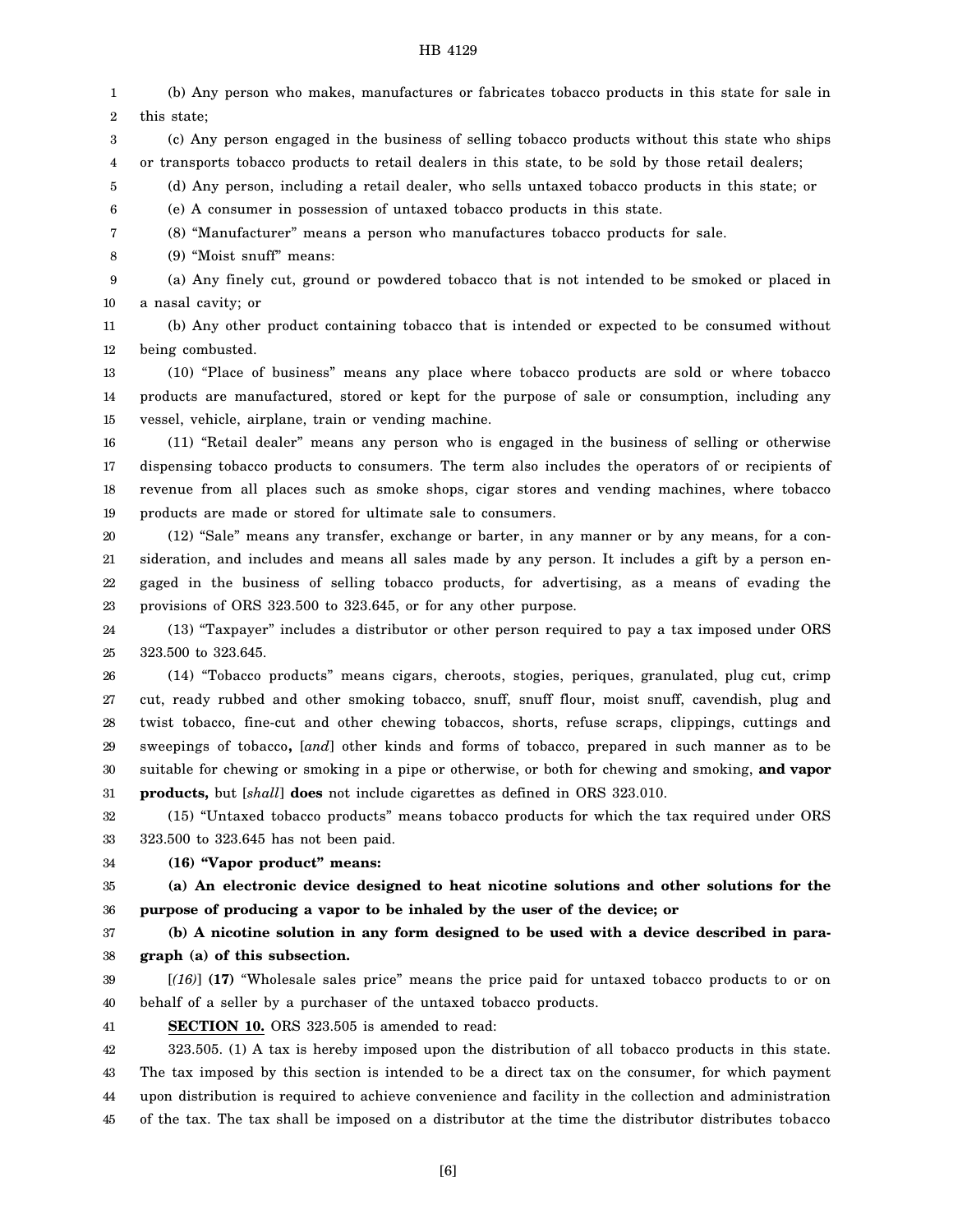1 products.

2 (2) The tax imposed under this section shall be imposed at the rate of:

3 4 (a) [*Sixty-five*] **81.25** percent of the wholesale sales price of cigars, but not to exceed [*50*] **62.5** cents per cigar;

5 6 7 (b) [*One dollar and seventy-eight*] **Two dollars and twenty-three** cents per ounce based on the net weight determined by the manufacturer, in the case of moist snuff, except that the minimum tax under this paragraph is [*\$2.14*] **\$2.68** per retail container; or

8 9 (c) [*Sixty-five*] **81.25** percent of the wholesale sales price of all tobacco products that are not cigars or moist snuff.

10 11 12 13 14 15 16 17 18 (3) For reporting periods beginning on or after July 1, 2022, the rates of tax applicable to moist snuff under subsection (2)(b) of this section shall be adjusted for each biennium according to the cost-of-living adjustment for the calendar year. The Department of Revenue shall recompute the rates for each biennium by adding to the rates in subsection (2)(b) of this section the product obtained by multiplying the rates in subsection (2)(b) of this section by a factor that is equal to 0.25 multiplied by the percentage (if any) by which the monthly averaged U.S. City Average Consumer Price Index for the 12 consecutive months ending August 31 of the prior calendar year exceeds the monthly averaged U.S. City Average Consumer Price Index for the 12 consecutive months ending August 31, 2020.

19 20 21 22 (4) If the tax imposed under this section does not equal an amount calculable to a whole cent, the tax shall be equal to the next higher whole cent. However, the amount remitted to the Department of Revenue by the taxpayer for each quarter shall be equal only to 98.5 percent of the total taxes due and payable by the taxpayer for the quarter.

23 24 (5) No tobacco product shall be subject to the tax if the base product or other intermediate form thereof has previously been taxed under this section.

25

**SECTION 11.** ORS 323.625 is amended to read:

26 27 28 29 30 31 32 33 34 35 36 37 38 39 323.625. **(1)** All moneys received by the Department of Revenue under ORS 323.500 to 323.645 shall be deposited in the State Treasury and credited to a suspense account established under ORS 293.445. The department may pay expenses for administration and enforcement of ORS 323.500 to 323.645 out of moneys received from the taxes imposed under ORS 323.505 and 323.565. Amounts necessary to pay administrative and enforcement expenses are continuously appropriated to the department from the suspense account. After the payment of administrative and enforcement expenses and refunds or credits arising from erroneous overpayments, the balance of the money shall be credited to the General Fund. Of the amount credited to the General Fund under this section 41.54 percent shall be dedicated to funding the maintenance and expansion of the number of persons eligible for the medical assistance program under ORS chapter 414, or to funding the maintenance of the benefits available under the program, or both, [*and*] 4.62 percent shall be credited to the Tobacco Use Reduction Account established under ORS 431.832[.] and **\_\_\_\_\_\_** percent shall be **credited, for the purposes specified in subsection (2) of this section, to the Oregon Health Authority Fund established by ORS 413.101.**

40 41 42 43 44 45 **(2) Moneys credited to the Oregon Health Authority Fund under subsection (1) of this section shall be used for the purpose of providing funds to coordinated care organizations under contract with the Oregon Health Authority pursuant to ORS 414.651 and shall be used to provide preventive services and innovative, nontraditional health services, pursuant to ORS 414.065. At least 15 percent of the moneys credited to the Oregon Health Authority Fund under subsection (1) of this section shall be used to provide mental health services or**

[7]